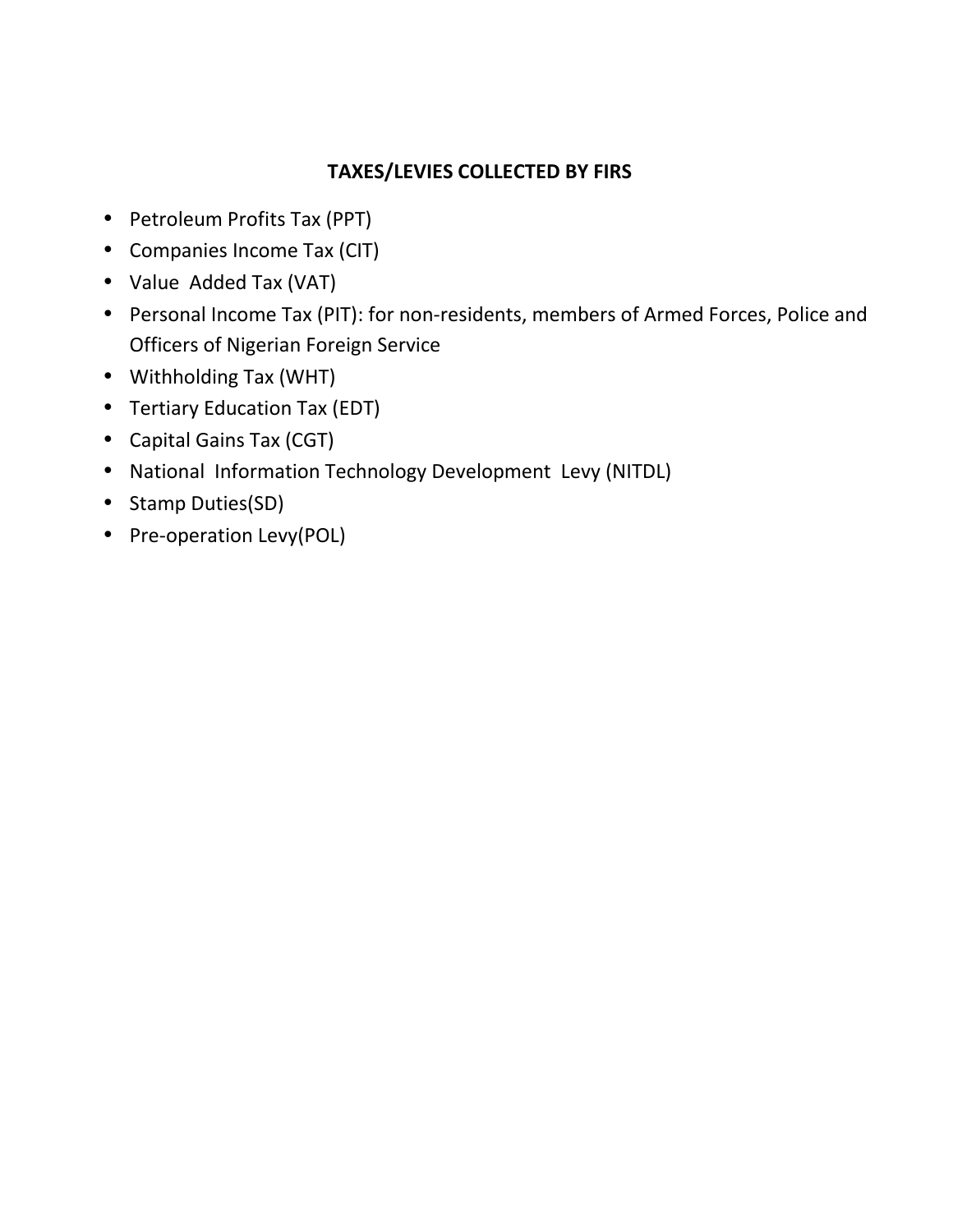#### **HIGHTLIGHTS OF PETROLEUM PROFITS TAX (PPT)**

- Petroleum Profits Tax is imposed on income of companies in petroleum operations (Upstream)
- The tax is governed by the Petroleum Profits Tax Act, Cap P13 LFN 2004 (as amended)
- Companies liable to PPT are not liable to Companies Income Tax(CIT) on the same income
- Rates of the Tax
	- $\checkmark$  For Joint Venture and Sole Risk Companies in their first five years of operation, the rate of tax is 65.75% of chargeable profit
	- $\checkmark$  For Joint Venture and Sole Risk Companies in operation for more than five years, the rate of tax is 85% of chargeable profit
	- $\checkmark$  For a Company under Production Sharing Contract, the rate of the tax is 50% of chargeable profit
- Education Tax is a deductible expense in computation of assessable profits of petroleum companies
- Returns of estimated tax for each accounting period are to be submitted not later than two months after the commencement of the accounting period
- Final returns for each accounting period shall be filed within five months after the expiration of the accounting period
- The penalty for late submission of a return is a penalty of N10,000 and a further sum of N2,000 for each and every day the failure continues
- Any instalment of tax not paid on the due date shall attract a penalty of ten percent (10%) and interest at prevailing minimum rediscount rate of the CBN and if payment is not made within one month, enforcement shall take place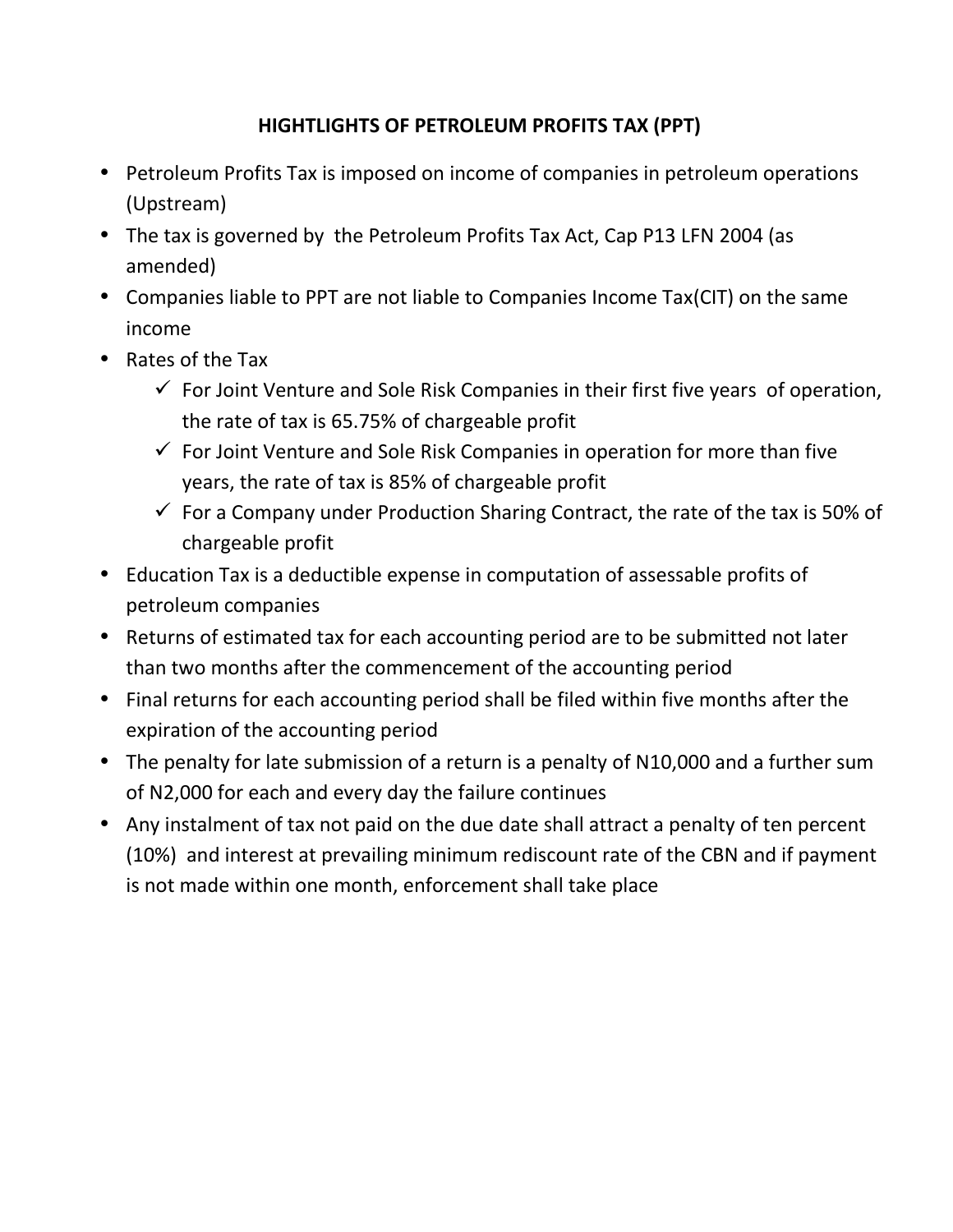# **HIGHLIGHTS OF COMPANIES INCOME TAX (CIT)**

- CIT is governed by Companies Income Tax Act (CITA), Cap C21, LFN 2004 (as amended)
- CIT is a tax imposed on profit of a company from all sources
- The rate of tax is 30% of total profit of a company
- **Some profits are exempted from CIT provided they are not derived from trade or** business activities carried out by the company e.g. Cooperative society
- Every company shall pay provisional tax not later than three (3) months from the beginning of each year of assessment which is an amount equal to the tax paid in the previous year of assessment. This is a payment on account of the year's income tax assessment
- The due date for filing returns:
	- $\checkmark$  For newly incorporated companies, within eighteen (18) months from the date of incorporation or not later than six (6) months after the end of its accounting period, whichever is earlier
	- $\checkmark$  For existing companies, within six (6) months from the end of the accounting year.
- A self- assessment filer may (by application) commence payment of instalment before due date but such instalment cannot extend beyond two months after the due date
- Companies in operation for more than four (4) years are liable to minimum tax except those specifically exempted by the tax law
- **Minimum Tax under CITA arises where:** 
	- $\checkmark$  A company makes a loss
	- $\checkmark$  A company has no tax payable
	- $\checkmark$  Tax payable is less than minimum tax
- Withholding Tax (WHT) is a method used to collect Income Tax in advance
- WHT is deducted at varying rates ranging from 5% to 10% depending on the transaction
- The due date for filing WHT returns is  $21<sup>st</sup>$  day of every succeeding month
- Penalty for late filing of returns is  $\frac{125}{100}$  for the first month it occurs and  $\frac{145}{100}$ for each subsequent month the failure continues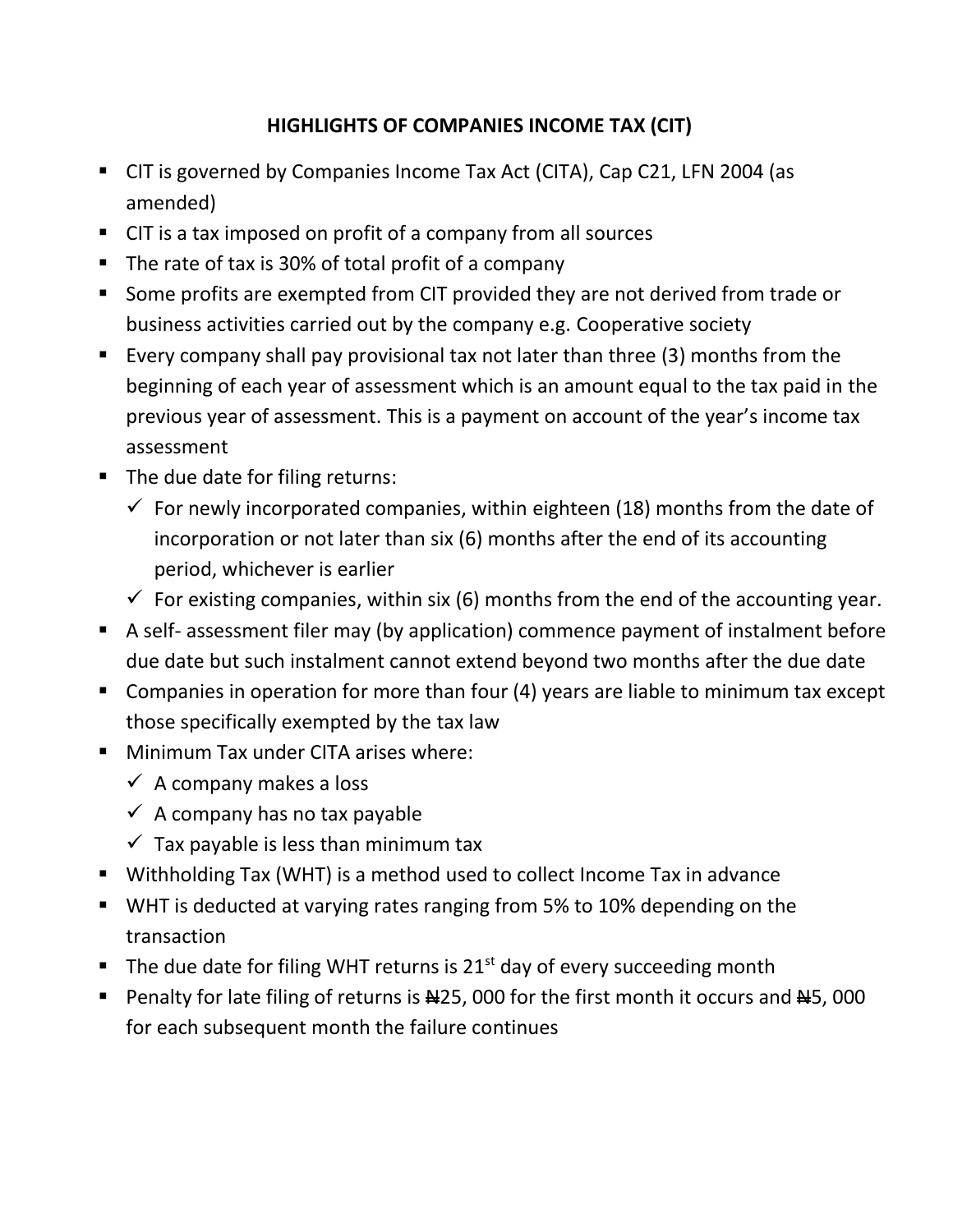#### **HIGHLIGHTS OF PERSONAL INCOME TAX (PIT)**

- Personal Income Tax is guided by the Personal Income Tax Act Cap P8 LFN 2004 (as amended)
- The tax is imposed on income of Individuals, Corporate sole or body of individuals, Communities, Families and Trustees or Executors of any settlement
- An individual is entitled to a Consolidated Relief Allowance of N200,000 or 1% of gross income whichever is higher plus 20% of gross income
- The rate of the tax ranges from 7% to 24%, depending on the amount of chargeable income
- Individuals are subject to minimum tax of 1% of gross income where the income is less than  $\text{H}300,000$  per annum
- The tax is administered by FCT/States Internal Revenue Service(IRS) in respect of their residents
- The tax is also administered by FIRS on non-residents, members of the Armed Forces, Police, Officers of Nigerian Foreign Service
- The due date for filing returns of the tax is  $31<sup>st</sup>$  March of every year
- The due date for remittance of PAYE is  $10<sup>th</sup>$  day of every succeeding month
- An employer shall file return of emoluments and tax deducted from the employees in the preceding year not later than  $31<sup>st</sup>$  January of every year
- A person who fails to file a return shall be liable on conviction to a fine of N5,000 and a further sum of N100 for every day during which the failure continues or imprisonment of six (6) months or both
- Any employer who fails to file a return, shall be liable on conviction to a penalty of N500,000 for body corporate and N50,000 in the case of individual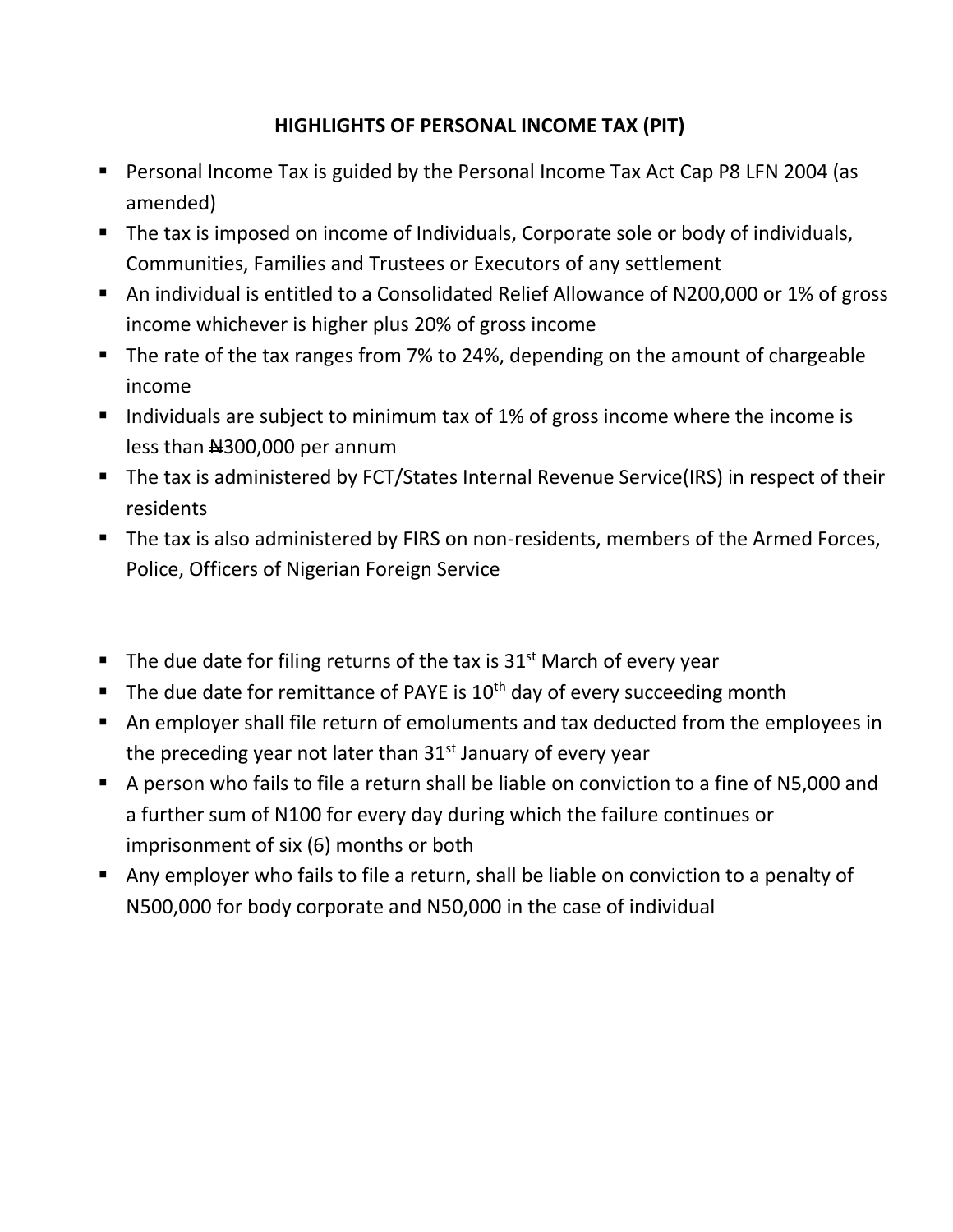# **HIGHLIGHTS OF VALUE ADDED TAX (VAT)**

- VAT is governed by Value Added Tax Act Cap V1, LFN 2004 (as amended)
- VAT is a consumption tax paid when goods are purchased and services rendered
- $\blacksquare$  It is a multi-stage tax
- VAT is borne by the final consumer
- All goods and services (produced within or imported into the country) are taxable **except** those specifically **exempted** by the VAT Act
- VAT is charged at a rate of 5%
- **Some goods and services such as non-oil exports are zero rated**
- All taxable persons are required to file VAT monthly returns not later than  $21^{st}$  day following the month of transaction
- All MDAs and Oil & Gas Companies serve dual roles as taxpayers and agents of VAT collection and are also required to file monthly returns not later than  $21^{st}$  day following the month of transaction
- **Offences include:** 
	- $\checkmark$  Failure to register
	- $\checkmark$  Failure to charge VAT
	- $\checkmark$  Failure to issue tax invoice
	- $\checkmark$  Failure to remit VAT charged
	- $\checkmark$  Failure to file returns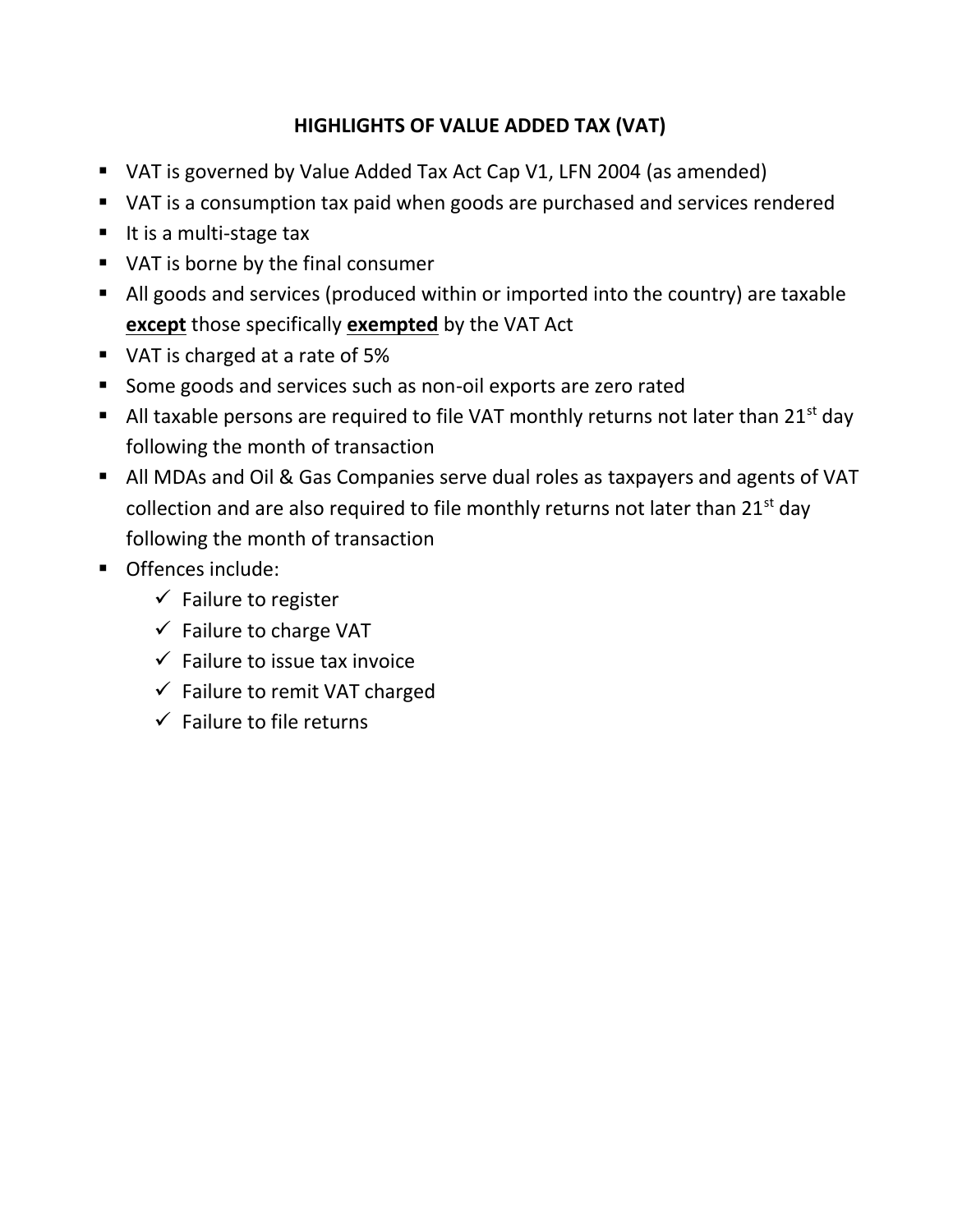## **HIGHLIGHTS OF TERTIARY EDUCATION TAX (EDT)**

- It is now governed by Tertiary Education Trust Fund (Establishment, Etc) Act 2011
- **Imposed on all companies registered in Nigeria**
- The rate of the tax is 2% of assessable profit
- The due date for filing returns is the same as that of CIT and PPT
- The tax is an allowable deduction in computing the assessable profits of companies engaged in petroleum operations(Upstream)
- Funds derived from the tax are used for rehabilitation, restoration and consolidation of tertiary education in Nigeria by the Tertiary Education Trust Fund (TETFUND)
- **The amount in the Fund is distributed between Universities, Polytechnics and Colleges** of Education in the ratio 2:1:1 respectively
- First offence against the Act is liable on conviction to a fine of  $\#1$ , 000,000 or a term of 6 months imprisonment or both. Second and subsequent offences attract a fine of  $\#2$ , 000,000 or a term of 12 months or both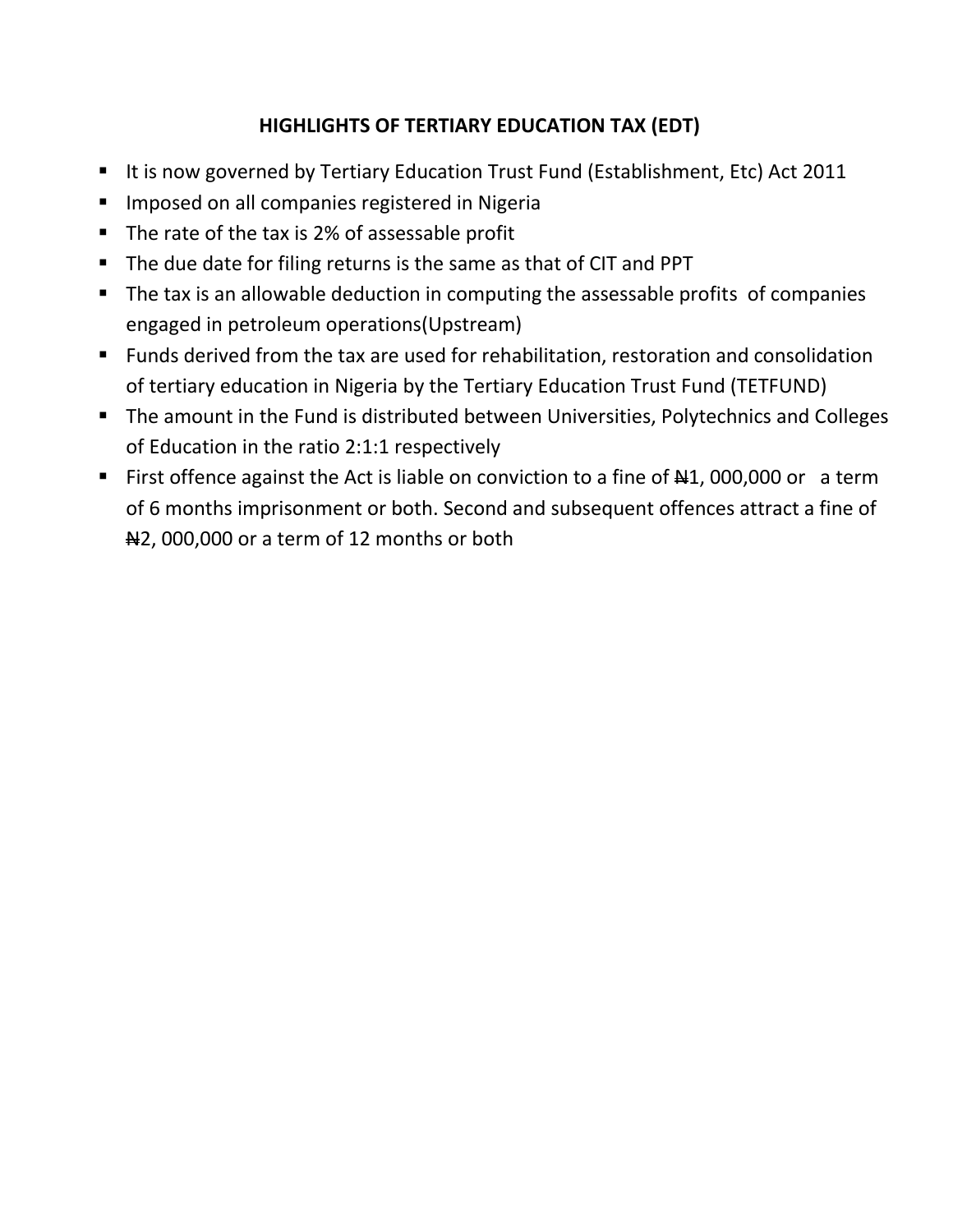# **HIGHLIGHTS OF STAMP DUTIES (SD)**

- It is governed by Stamp Duties Act, CAP S8, LFN 2004 (as amended)
- It is administered on written documents only
- It is administered by both FIRS, FCT and respective States Internal Revenue Service(IRS)
- **FIRS assesses and collects duties on documents executed between a company and an** individual, group or body of individuals
- FCT and States Internal Revenue Service(IRS) assess and collect duties on documents executed between persons or individuals
- A Commissioner of Stamp Duties adjudicates on the amount of duty payable on instrument (Adjudication is the process of determining the correct amount of duty payable on an instrument)
- Forms of Stamp Duties
	- $\checkmark$  Fixed Duties- duties that do not vary with consideration, e.g. duties on payment receipt, proxy forms, guarantor forms, etc.
	- $\checkmark$  Ad-valorem- Duties that vary with consideration, e.g. duties on Share Capital, Deed of Assignment, Debenture, Bills of Exchange, etc.
- Methods of stamping: Embossing with die, Affixing adhesive stamp and Affixing postage stamp in lieu of adhesive stamp
- Duties are paid before documents are executed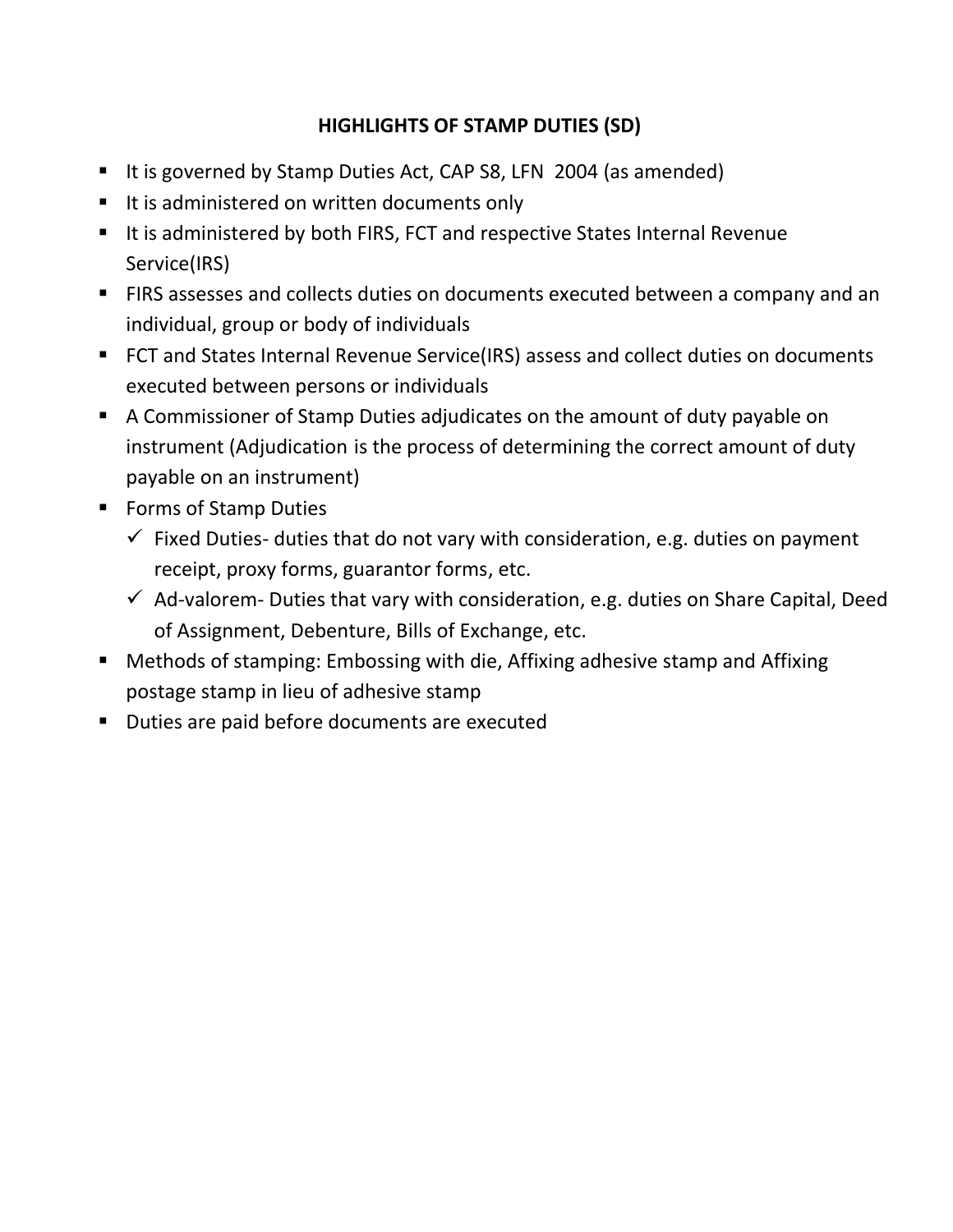# **HIGHLIGHTS OF CAPITAL GAINS TAX (CGT)**

- It is governed by Capital Gains Tax Act, Cap C1 LFN 2004 (as amended)
- Capital Gains Tax is charged at a flat rate of 10% of chargeable gains
- All chargeable assets are subject to Capital Gains Tax when disposed at a gain, except those specifically exempted by the Act
- Chargeable assets include all forms of property whether or not situated in Nigeria
- The due date for filing return and payment of the tax is the same as in Companies Income Tax
- Allowable expenditure for the purpose of CGT includes fees, commissions or remunerations paid for professional services and cost of transfer
- Gains exempted from CGT include those arising from disposal of decorations awarded for valour and gallant conduct, life insurance policy, Nigerian government securities, stock and shares etc.
- Gains shall not be chargeable if it accrues to some organizations provided the gain is not derived from any disposal of any asset acquired in connection with any trade carried on by the organization, e.g.
	- $\checkmark$  An ecclesiastical, charitable or educational institution of a public character
	- $\checkmark$  Statutory registered friendly society
	- $\checkmark$  Cooperative society registered under Cooperative Societies Law of any State
	- $\checkmark$  Trade union registered under the Trade Unions Act